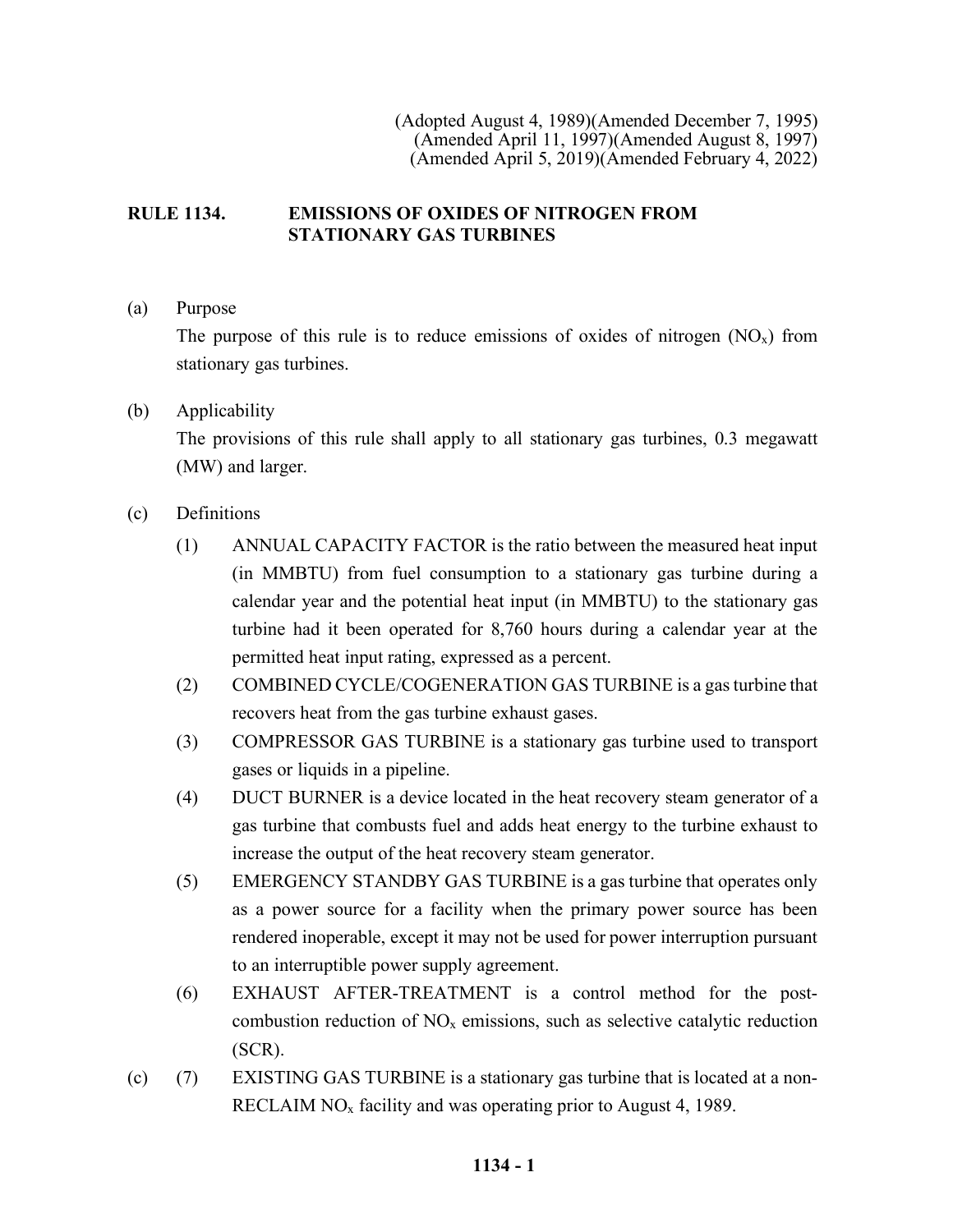- (8) FORCE MAJEURE NATURAL GAS CURTAILMENT is an interruption in natural gas service due to unavoidable or unforeseeable failure, malfunction, or natural disaster (not resulting from an intentional or negligent act or omission on the part of the owner or operator of a stationary gas turbine), or during an emergency when natural gas is not available, such that the fuel needs of a stationary gas turbine cannot be met with the natural gas available.
- (9) FORMER RECLAIM NO<sub>x</sub> FACILTY is a facility, or any of its successors, that was in the  $NO<sub>x</sub>$  Regional Clean Air Incentives Market (RECLAIM) as of January 5, 2018, as established in Regulation XX, that has received a final determination notification from the Executive Officer, and is no longer in the RECLAIM program.
- (10) HEALTH FACILITY has the same meaning as defined in Section 1250 of the California Health and Safety Code.
- (11) NATURAL GAS is a mixture of gaseous hydrocarbons, with at least 80 percent methane (by volume), and of pipeline quality, such as the gas sold or distributed by any utility company regulated by the California Public Utilities Commission.
- (12) NON-RECLAIM  $NO<sub>x</sub>$  FACILITY is a facility, or any of its successors, that was not in the  $NO<sub>x</sub>$  RECLAIM as of January 5, 2018, as established in Regulation XX.
- (13) OXIDES OF NITROGEN  $(NO<sub>x</sub>)$  EMISSIONS is the sum of nitric oxides and nitrogen dioxides emitted, collectively expressed as nitrogen dioxide emissions.
- (14) OUTER CONTINENTAL SHELF is as defined in 40 CFR, Part 55 Outer Continental Shelf Air Regulations.
- (15) POWER AUGMENTATION is the increase in the gas turbine shaft output and/or the decrease in gas turbine fuel consumption by the addition of energy recovered from exhaust heat.
- (16) PRODUCED GAS is made up of organic compounds that are gaseous at standard temperature and pressure and are associated with the production, gathering, separation, or processing of crude oil.
- (17) RATING OF A GAS TURBINE is the continuous MW rating or mechanical equivalent by a manufacturer for a gas turbine without power augmentation.
- (c) (18) RECLAIM  $NO<sub>x</sub>$  FACILITY is a facility or its successor that was in the Regional Clean Air Incentives Market as of January 5, 2018, as established in Regulation XX and is still in RECLAIM on the relevant date.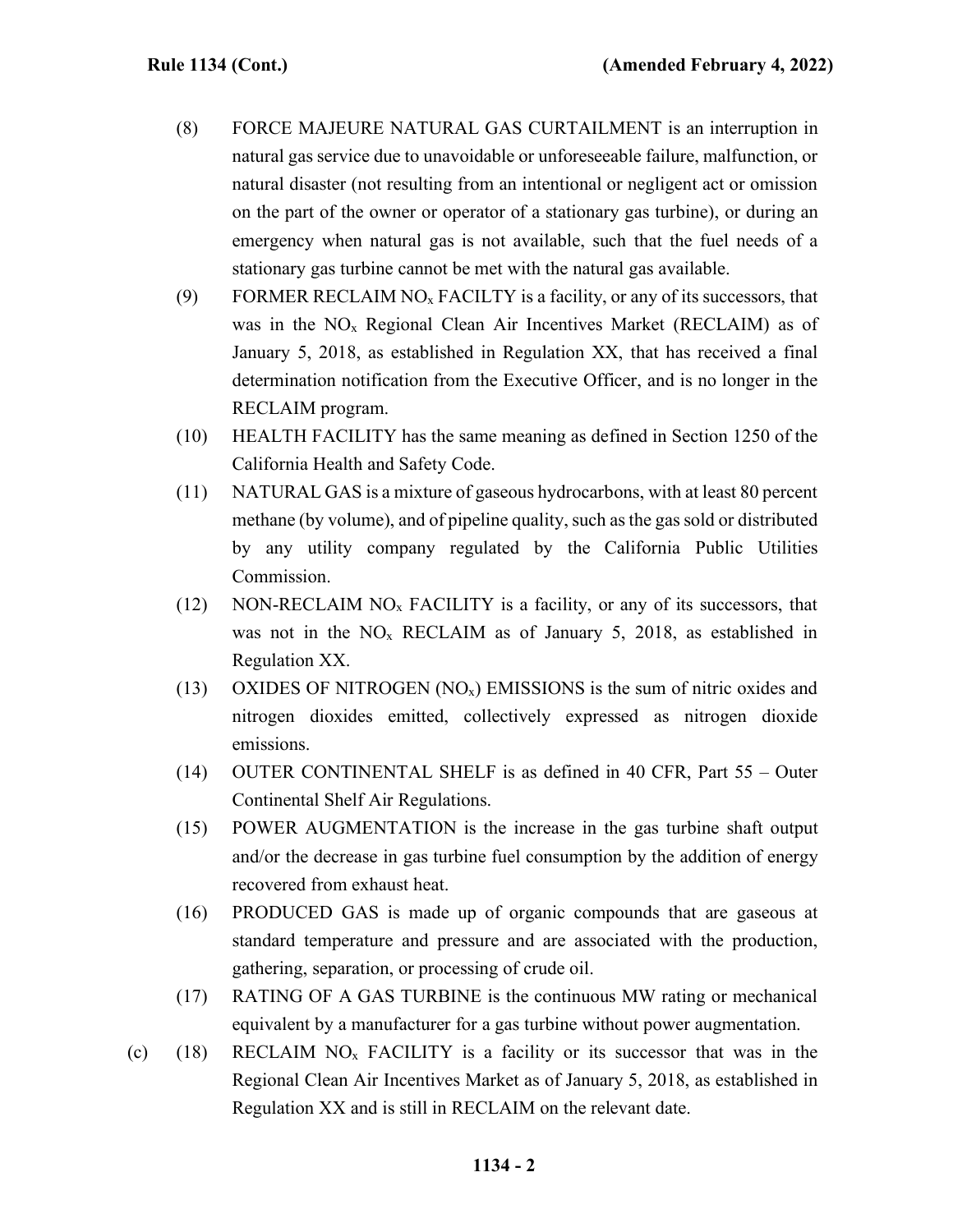- (19) RECUPERATIVE GAS TURBINE is any combustion turbine that recovers combustion heat from the exhaust with an integrated heat exchanger (recuperator) to preheat the compressor discharge air prior to combustion.
- (20) SEWAGE DIGESTER GAS is any gas derived from anaerobic decomposition of organic sewage.
- (21) SHUTDOWN is as defined in Rule 429.
- (22) SIMPLE CYCLE GAS TURBINE is any stationary combustion turbine that does not recover heat from the combustion turbine exhaust gases to heat water or generate steam.
- (23) STARTUP is as defined in Rule 429.
- (24) STATIONARY GAS TURBINE is any gas turbine that is gas and/or liquid fueled with or without power augmentation. This gas turbine is either attached to a foundation at a facility or is portable equipment that will reside at the same location for more than 12 consecutive months. Two or more gas turbines powering one shaft shall be treated as one gas turbine.
- (25) THERMAL STABILIZATION PERIOD is the two-hour start up time necessary for  $NO<sub>x</sub>$  control purposes in combined cycle/cogeneration, recuperative, or any other applicable stationary gas turbines.
- (26) TUNING is adjusting, optimizing, rebalancing, or other similar operations to a stationary gas turbine or an associated control device or otherwise as defined in the South Coast AQMD Permit to Construct or Permit to Operate. Tuning does not include normal operations to meet load fluctuations.
- (d) Emissions Limitations
	- (1) Until the existing gas turbine operates in compliance with subparagraph  $(d)(3)$ , but no later than December 31, 2023, the owner or operator of any existing gas turbine shall not operate such unit under load conditions, excluding the thermal stabilization period or other time period specified in the Permit to Construct or the Permit to Operate issued prior to August 4, 1989, which result in the discharge of oxides of nitrogen  $(NO<sub>x</sub>)$  emissions, directly or indirectly, into the atmosphere at concentrations in excess of the following as measured pursuant to subdivision (f):

$$
Compliance Limit = Reference Limit \times \frac{EFF}{25\%}
$$

Where:

Compliance Limit  $=$  allowable NO<sub>x</sub> emissions (ppm by volume).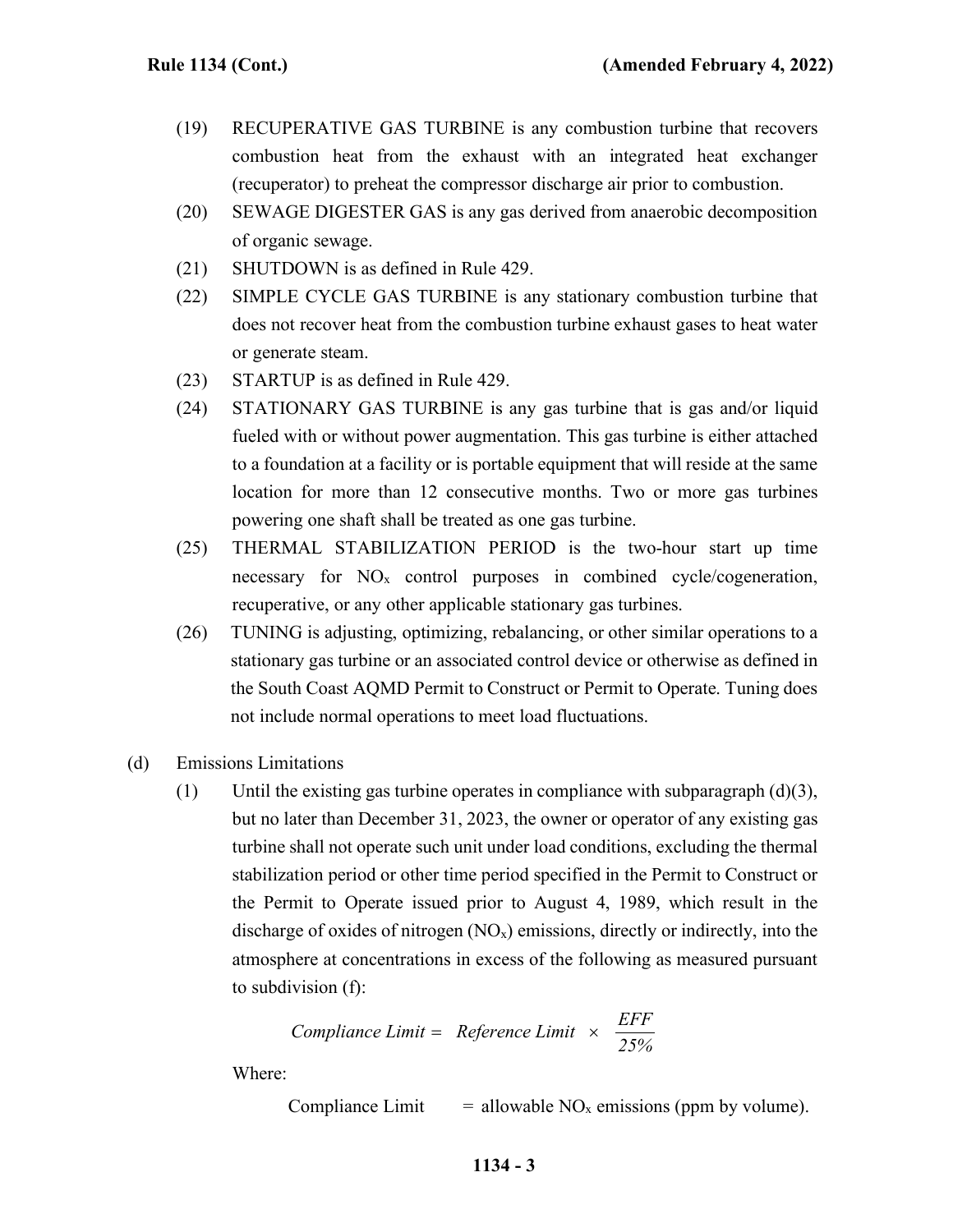Reference Limit  $=$  the NO<sub>x</sub> emission limit (ppm by volume) is corrected to 15 percent oxygen on a dry basis, and averaged over 15 consecutive minutes. These limits for various megawatt ratings (continuous rating by the manufacturer without power augmentation) are as follows:

## REFERENCE NOx LIMITS, PPM

| <b>Stationary Gas Turbine Size</b><br><b>MW</b> Rating                                                                        | Effective<br>$12 - 31 - 95$ |
|-------------------------------------------------------------------------------------------------------------------------------|-----------------------------|
| 0.3 to Less Than 2.9 MW                                                                                                       | 25                          |
| 2.9 to Less Than 10.0 MW                                                                                                      | 9                           |
| 2.9 to Less Than 10.0 MW<br>No SCR                                                                                            | 15                          |
| 10.0 MW and Over                                                                                                              | 9                           |
| 10.0 MW and Over<br>No SCR                                                                                                    | 12                          |
| 60 MW and Over Combined Cycle<br>No SCR                                                                                       | 15                          |
| 60 MW and Over Combined Cycle                                                                                                 | 9                           |
|                                                                                                                               | Effective<br>4/11/97        |
| 2.9 to Less Than 10.0 MW Utilizing<br>Fuel Containing a Minimum of 60%<br>Sewage Digester Gas by Volume on a<br>Daily Average | 25                          |

| And, |     |     |                                                     |
|------|-----|-----|-----------------------------------------------------|
|      | EFF | $=$ | $3413 \times 100\%$                                 |
|      |     |     | Actual Heat Rate at Higher Heat Value (HHV) of Fuel |
|      |     |     | $(BTU/KW-HR)$                                       |
|      |     |     |                                                     |

*EFF* = *(Manufacturer's Rated Efficiency at LHV Lower Heating Value (LHV)) HHV* X

or,

 $EFF =$  the demonstrated percent efficiency of the gas turbine only as calculated without consideration of any downstream energy recovery from the actual heat rate, (BTU/KW HR)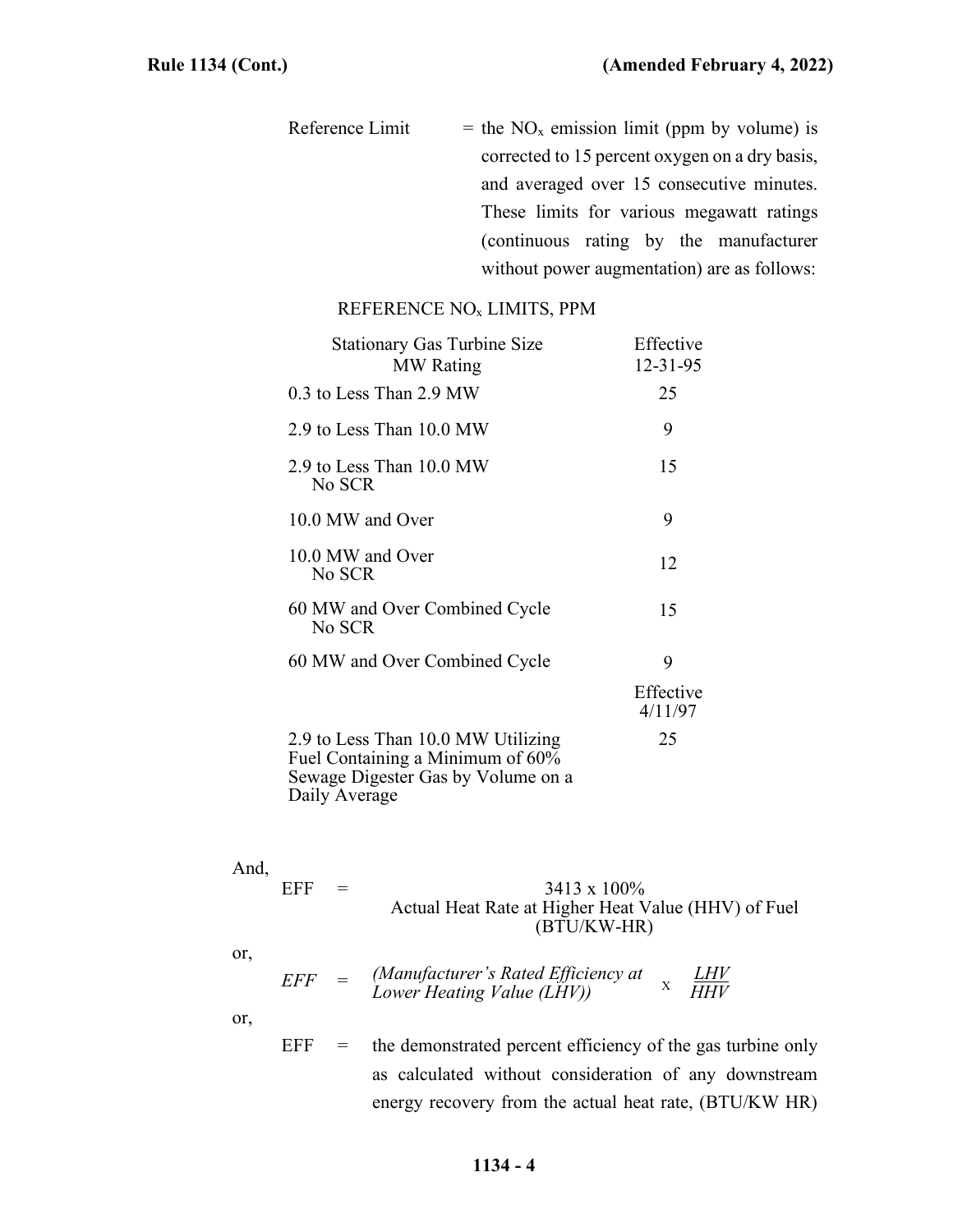or 1.34 BTU/HP; corrected to the HHV (higher heating value) of the fuel, as measured at peak load for that facility; or the manufacturer's continuous rated percent efficiency (manufacturer's rated efficiency) of the gas turbine after correction from LHV (lower heating value) to the HHV of the fuel, whichever efficiency is higher. The value of EFF shall not be less than 25 percent. Gas turbines with lower efficiencies will be assigned a 25 percent efficiency for this calculation.

- (d) (2) The operator of an existing gas turbine subject to this rule shall also be subject to Regulation XIII – New Source Review if carbon monoxide emissions increase as a result of the application of  $NO<sub>x</sub>$  controls.
	- (3) On and after January 1, 2024, or when required by a Permit to Construct or Permit to Operate, whichever occurs first, the owner or operator of a stationary gas turbine, excluding compressor gas turbines, shall not operate such unit in a manner that exceeds the following emissions limits listed in Table I. The  $NO<sub>x</sub>$ emission limits in Table I shall not apply during tuning periods, or startup and shutdown periods pursuant to Rule 429.

# **Table I: Emission Limits for Stationary Gas Turbines**

(Corrected to 15% oxygen on a dry basis)

| Fuel Type                                                  | $NO_{x}$<br>(ppmv) |
|------------------------------------------------------------|--------------------|
| Liquid Fuel – Turbines Located on Outer Continental Shelf  | 30                 |
| Natural Gas – Combined Cycle/Cogeneration Turbine          | 2                  |
| Natural Gas – Simple Cycle Turbine                         | 2.5                |
| Produced Gas                                               | 9                  |
| Produced Gas - Turbines Located on Outer Continental Shelf | 15                 |
| $\Omega$ ther $^1$                                         | 12.5               |

1 Includes recuperative gas turbines

(d) (3) (A) Until an existing or replacement compressor gas turbine located at a former RECLAIM  $NO<sub>x</sub>$  facility meets the  $NO<sub>x</sub>$  limit specified in subparagraph  $(d)(3)(B)$ , the owner or operator shall not operate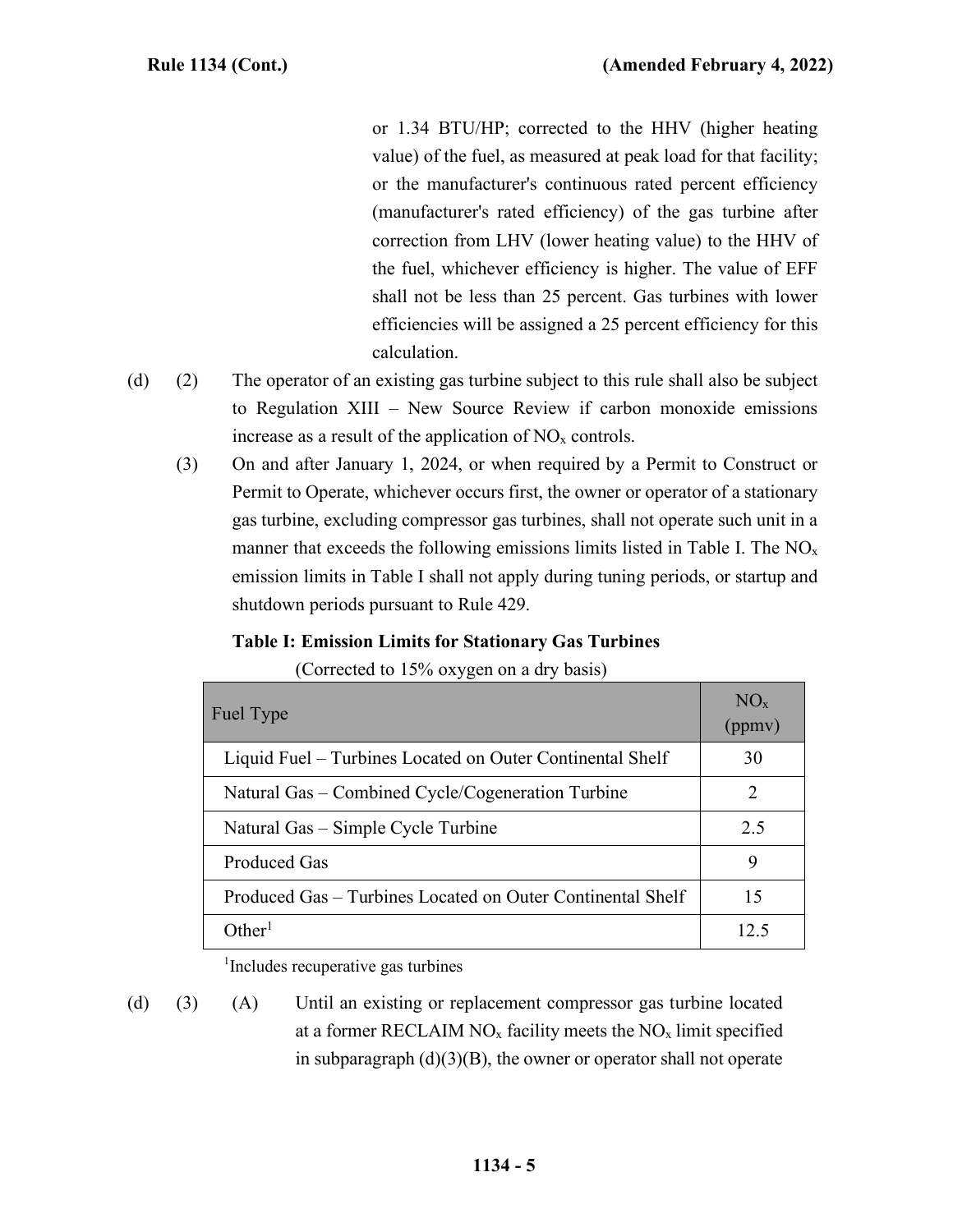this existing compressor gas turbine in a manner that exceeds 68 ppmv  $NO<sub>x</sub>$ , corrected to 15 percent oxygen on a dry basis.

(B) Twenty-four months after a Permit to Construct is issued by the Executive Officer, or 36 months after a Permit to Construct is issued by the Executive Officer if the application was submitted by July 1, 2021, the owner or operator of a compressor gas turbine shall not operate the unit in excess of the  $NO<sub>x</sub>$  emission limits listed in Table II.

# **Table II: Emission Limits for Compressor Gas Turbines**

| <b>Fuel Type</b>                     | $NO_{x}$<br>(ppmv) |  |
|--------------------------------------|--------------------|--|
| Natural Gas – Compressor Gas Turbine | 3.5                |  |

(Corrected to 15% oxygen on a dry basis)

- (4) Averaging Time
	- (A) Stationary gas turbines installed prior to April 5, 2019 shall comply with the averaging time requirements specified on the South Coast AQMD Permit to Operate as of April 5, 2019, not to exceed 3 hours.
	- (B) Stationary gas turbines installed on and after April 5, 2019 shall average the  $NO<sub>x</sub>$  emission limits in Table I over a 60-minute rolling average.
	- (C) Stationary compressor gas turbines installed after April 5, 2019 shall average the  $NO<sub>x</sub>$  emission limits in Table II over a three-hour rolling average.
- (5) Use of Liquid Fuel

An owner or operator of a stationary gas turbine shall not burn liquid fuel in a stationary gas turbine except for:

- (A) Those located in the Outer Continental Shelf; or
- (B) Those providing power for a health facility during a force majeure natural gas curtailment pursuant to paragraph (d)(8).
- (d) (6) On or before July 1, 2022, the owner or operator of a stationary gas turbine shall submit an application for a Permit to Construct or change of permit conditions to reconcile the Permit to Operate with Rule 1134.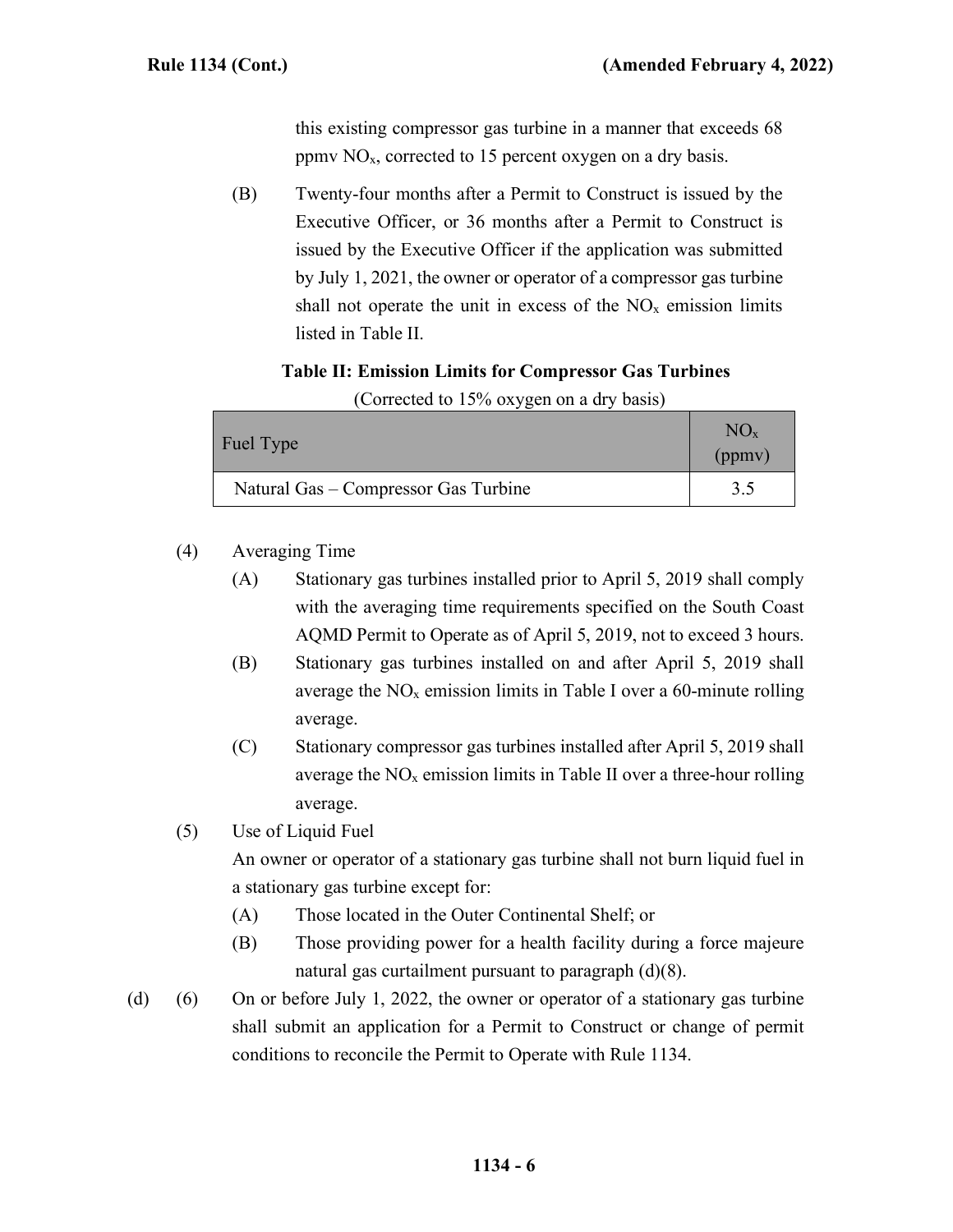- (7) The owner or operator of a compressor gas turbine may submit a request to the Executive Officer for approval of an extension of up to 12 months to meet the  $NO<sub>x</sub>$  limits specified in Table II and up to an additional 36 months to meet the ammonia emission limits specified in the Permit to Construct or Permit to Operate (such request shall be considered a plan for purposes of Rule 216 – Appeals and Rule 221 – Plans).
	- (A) The owner or operator that elects to submit a request for a time extension shall submit the request at least 30 days before the compliance deadline specified in Table II or in the Permit to Construct or Permit to Operate.
	- (B) The owner or operator that submits a request for a time extension request shall provide the following information to the Executive Officer:
		- (i) Identification of the units for which a time extension is needed;
		- (ii) The reason(s) a time extension is needed;
		- (iii) Progress of replacing or retrofitting the compressor gas turbine(s);
		- (iv) The length of time requested;
		- (v) A demonstration that actual facility  $NO<sub>x</sub>$  emissions will decrease by at least an average of 25 percent in the two years prior to the extension request in comparison to 2017 facility NO<sub>x</sub> emissions;
		- (vi) Installation of an ammonia continuous emission monitoring system (CEMS) certified under an approved South Coast AQMD protocol, if an extension is requested beyond 12 months to comply with the ammonia emission limits in the Permit to Construct or Permit to Operate; and
		- (vii) A demonstration that use of the turbine being replaced or retrofitted is less than 1,000 hours annually if an extension is requested beyond 24 months to comply with the ammonia emission limits in the Permit to Construct or Permit to Operate.
- (d) (7) (C) The Executive Officer will approve or disapprove the request for a time extension. Approval or disapproval will be based on the following criteria:

## **1134 - 7**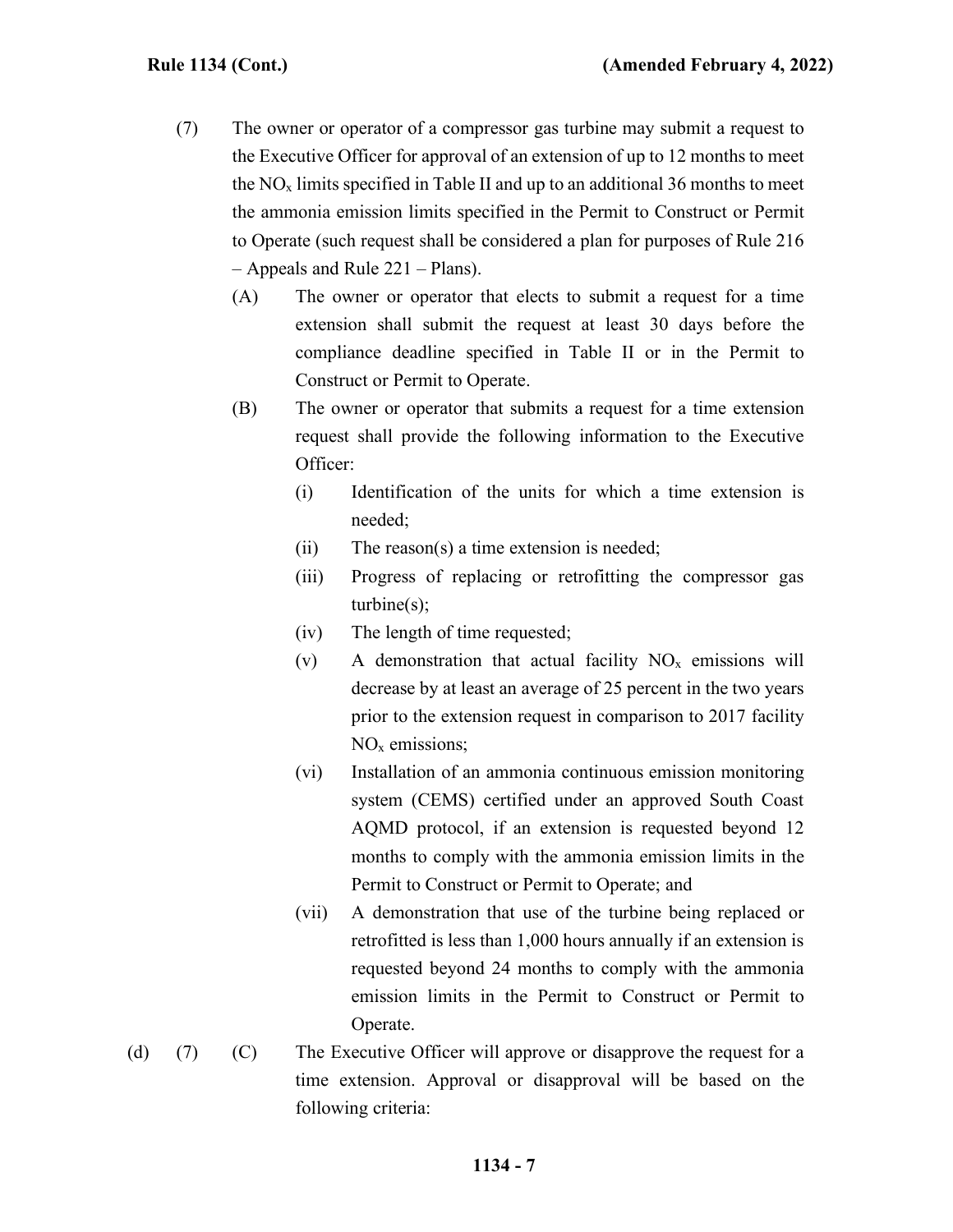- (i) The owner or operator prepared the request for a time extension in compliance with subparagraphs  $(d)(7)(A)$  and  $(d)(7)(B)$ ; and
- (ii) The owner or operator provided sufficient details identifying the reason(s) a time extension is needed that demonstrates to the Executive Officer that there are extenuating circumstances that necessitate additional time to complete implementation. Such a demonstration may include, but is not limited to, providing detailed schedules, engineering designs, construction plans, land acquisition contracts, permit applications, test results, and purchase orders.
- (D) The owner or operator may appeal the rejection of the extension to the Hearing Board under Rule 216. If the Hearing Board denies the appeal, the emissions limits must be complied with by the compliance deadline specified in subparagraph  $(d)(3)(B)$  or 30 days after the Hearing Board denial, whichever is later.
- (8) Force Majeure Natural Gas Curtailment for Health Facilities An owner or operator of a stationary gas turbine at a health facility shall not be subject to the  $NO<sub>x</sub>$  emission limits specified in paragraph (d)(3) during force majeure natural gas curtailment when the use of liquid fuel is required, provided that:
	- (A) The health facility is required by the 2019 California Code of Regulations, Title 24, Part 3, Articles 517.29 and 517.30 to have a minimum of two independent power sources;
	- (B) For each occurrence, a corporate officer shall sign an affidavit, which shall be maintained at the facility for a period of five years, affirming that liquid petroleum fuel was burned due to force majeure natural gas curtailment;
	- (C) The Permit to Construct or Permit to Operate for the stationary gas turbine specifies a  $NO<sub>x</sub>$  emission limit when the stationary gas turbine burns liquid fuel; and
- (d) (8) (D) The stationary gas turbine meets the  $NO<sub>x</sub>$  emission limit specified in paragraph (d)(3) upon completion of the force majeure natural gas curtailment.
	- (9) Fuel Readiness Testing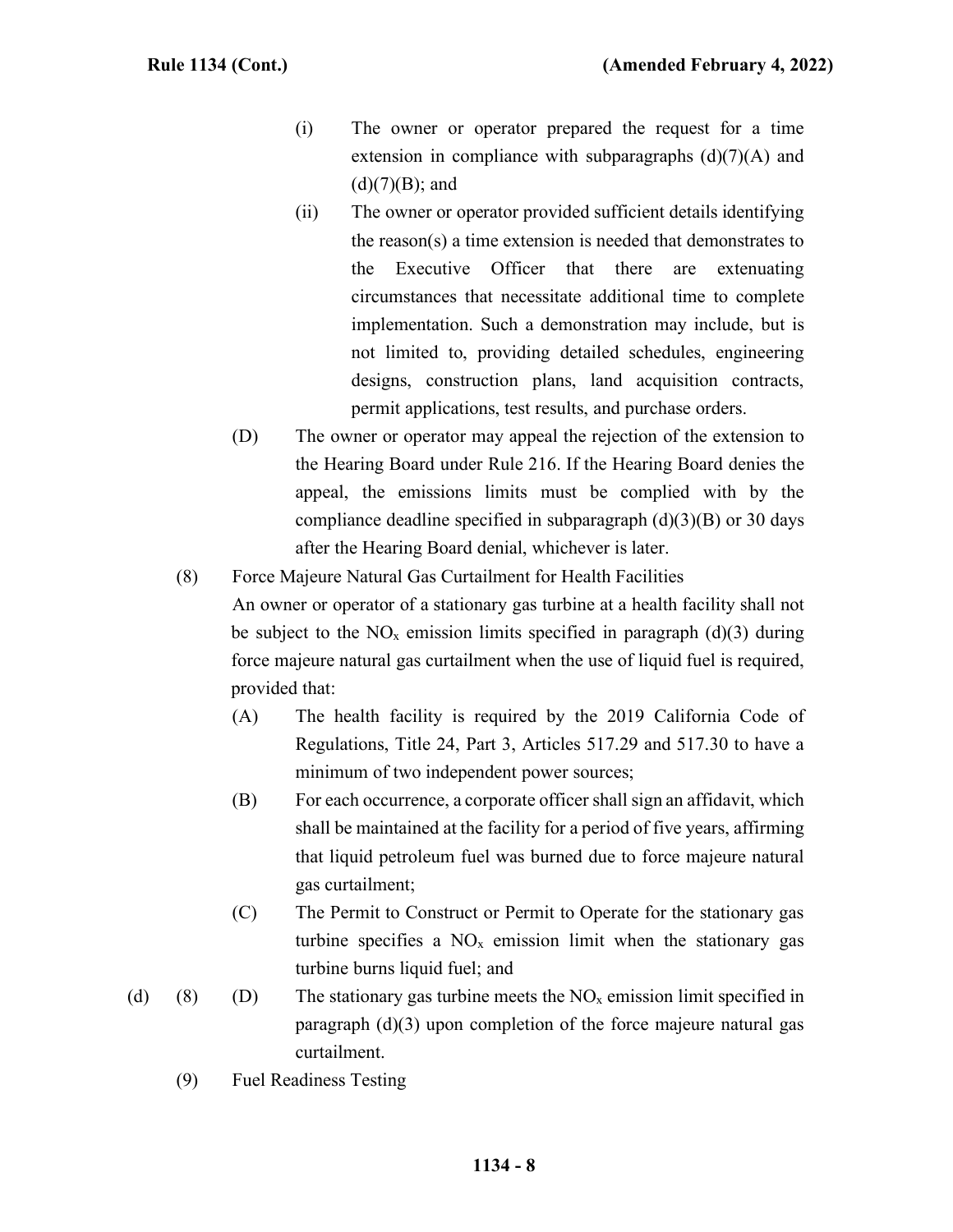An owner or operator of a stationary gas turbine shall not be subject to the  $NO<sub>x</sub>$  emissions limits specified in paragraph (d)(3) during fuel oil readiness testing, provided that:

- (A) The Permit to Construct or Permit to Operate for the stationary gas turbine specifies a  $NO<sub>x</sub>$  emission limit and duration limits when the stationary gas turbine burns liquid fuel;
- (B) Fuel oil readiness testing only occurs after the equipment has reached the emission limits specified in paragraph  $(d)(3)$  while firing on natural gas and shall commence no later than 60 minutes after achieving the emission limits specified in paragraph  $(d)(3)$  while firing on natural gas; and
- (C) Each fuel oil readiness test shall commence when the stationary gas turbine switches from natural gas to liquid fuel and conclude when the stationary gas turbine switches from liquid fuel to natural gas.
- (e) Monitoring and Source Testing

The owner or operator of any stationary gas turbine subject to the provisions of this rule shall perform the following actions:

- (1) Stationary gas turbines 2.9 MW and larger (continuous rating by the manufacturer without power augmentation) located at a non-RECLAIM  $NO<sub>x</sub>$ facility or a former RECLAIM  $NO<sub>x</sub>$  facility, shall install, operate, and maintain in calibration a continuous in-stack  $NO<sub>x</sub>$  and oxygen monitoring system which meets the requirements of South Coast AQMD Rules 218 – Continuous Emission Monitoring, 218.1 – Continuous Emission Monitoring Performance Specifications, 218.2 – Continuous Emission Monitoring System: General Provisions, and 218.3 – Continuous Emission Monitoring System: Performance Specifications to demonstrate compliance with the emission limits of this rule. This system shall include equipment that measures and records the following:
	- (A) Flow rate of liquids or gases and the ratio of water or steam to fuel added to the combustion chamber or to the exhaust for the reduction of  $NO<sub>x</sub>$  emissions, as applicable;
- (e) (1) (B) Elapsed time of operation; and
	- (C) Turbine output in MW.
	- (2) Source Testing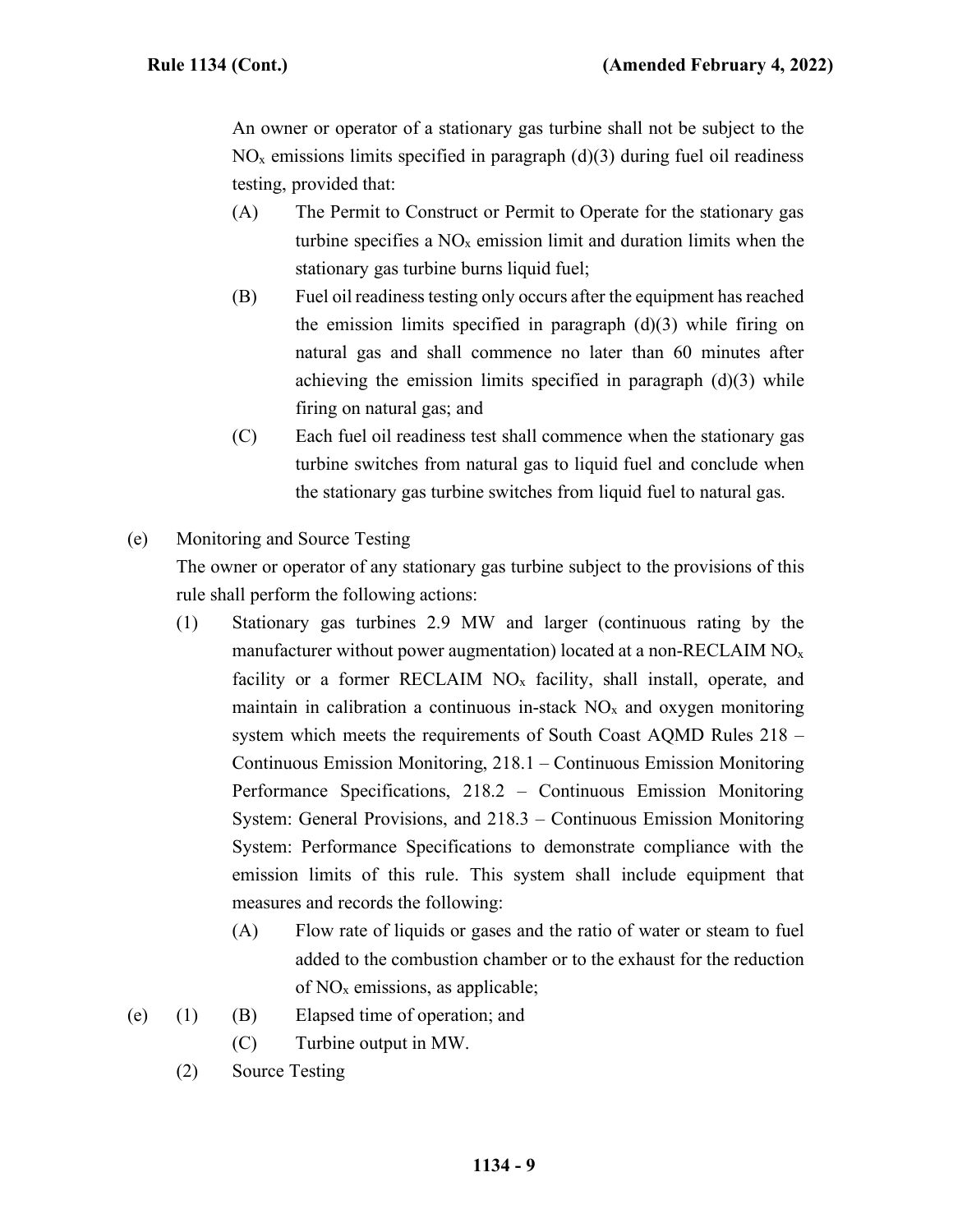- (A) The owner or operator of any existing gas turbine located at a non-RECLAIM  $NO<sub>x</sub>$  facility operating without a CEMS, shall provide source test information regarding the gas turbine's exhaust gas  $NO<sub>x</sub>$ concentration, and the demonstrated percent efficiency (EFF), or the manufacturer's rated EFF, if the Executive Officer determines that it is representative of the unit's EFF, and the carbon monoxide concentration as specified pursuant to paragraph  $(f)(1)$ . NO<sub>x</sub> and carbon monoxide concentrations shall be in ppm by volume, corrected to 15 percent oxygen on a dry basis.
- (B) The owner or operator of each stationary gas turbine with a catalytic control device shall conduct source testing pursuant to  $clause(e)(2)(C)(iii)$  or utilize an ammonia CEMS certified under an approved South Coast AQMD protocol to demonstrate compliance with the ammonia emission limit in the Permit to Construct or Permit to Operate.
- (C) Source Test Frequency
	- (i) The owner or operator of each stationary gas turbine operating without a  $NO<sub>x</sub>$  CEMS and a catalytic control device not using an ammonia CEMS and emitting 25 tons or more of  $NO<sub>x</sub>$  per calendar year shall perform  $NO<sub>x</sub>$  and ammonia source test simultaneously to demonstrate compliance with the  $NO<sub>x</sub>$  emission limits of this rule and the ammonia emission limits in the Permit to Construct or Permit to Operate, at least once every calendar year.
	- (ii) The owner or operator of each stationary gas turbine operating without a  $NO<sub>x</sub>$  CEMS and catalytic control device not using an ammonia CEMS, and emitting less than 25 tons of  $NO<sub>x</sub>$  per calendar year shall perform  $NO<sub>x</sub>$  and ammonia source test simultaneously to demonstrate compliance with the  $NO<sub>x</sub>$  emission limits of this rule and ammonia emission limits in the Permit to Construct or Permit to Operate, at least once every three calendar years.
- (e) (2) (C) (iii) The owner or operator of each stationary gas turbine with a  $NO<sub>x</sub>$  CEMS and a catalytic control device not using an ammonia CEMS shall conduct an ammonia source test quarterly to demonstrate compliance during the first 12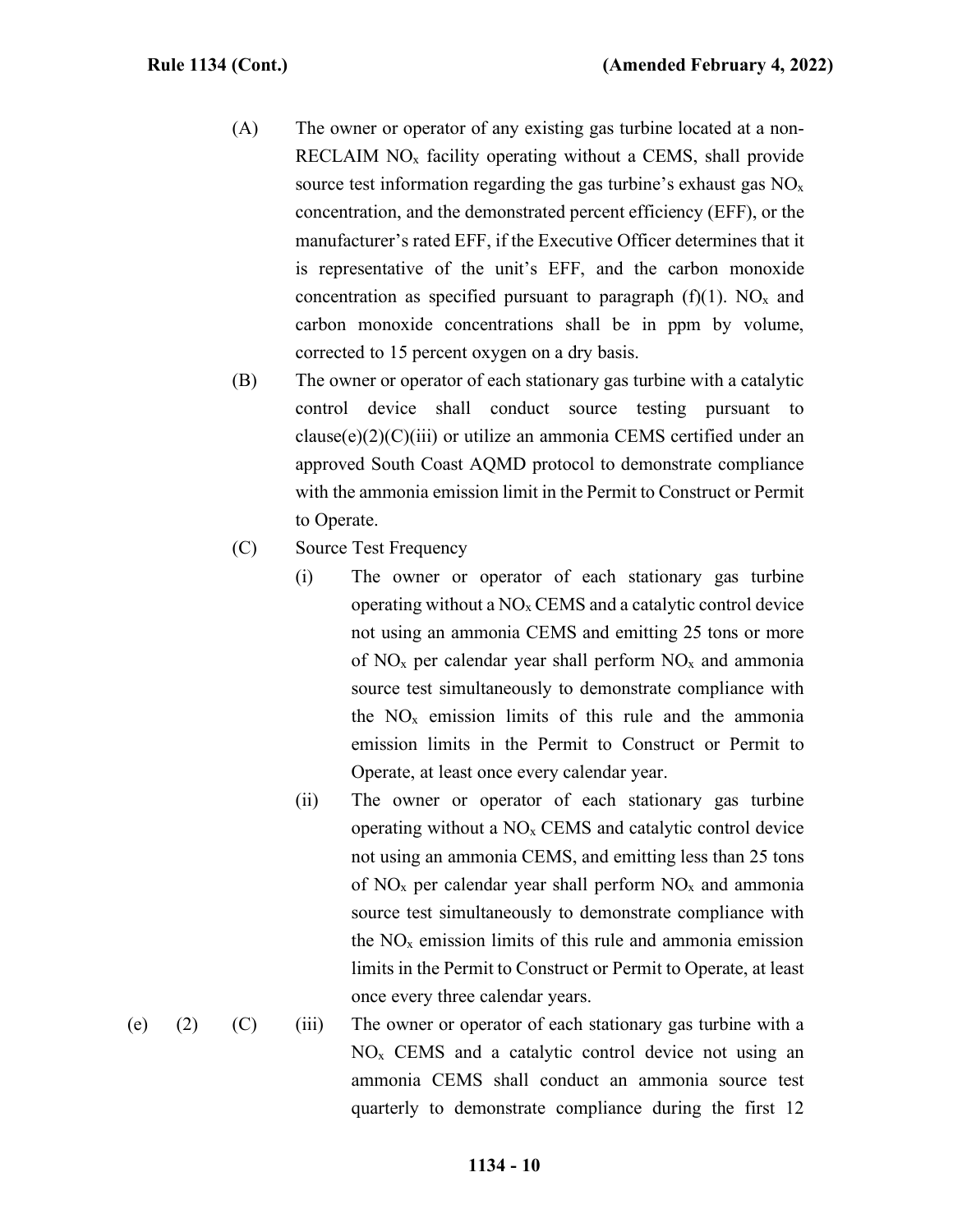months of operation of the catalytic control device and every calendar year thereafter when four consecutive source tests demonstrate compliance with the ammonia emission limit in the Permit to Construct or Permit to Operate. If a source test is failed, four consecutive quarterly source tests shall demonstrate compliance with the ammonia emissions limits prior to resuming source tests annually.

- (iv) The owner or operator of each stationary gas turbine without a  $NO<sub>x</sub>$  CEMS and with a catalytic control device using an ammonia CEMS shall conduct a  $NO<sub>x</sub>$  source test to determine compliance with  $NO<sub>x</sub>$  emission limits, at least once every three calendar years.
- (3) The owner or operator of each stationary gas turbine subject to Rule 1134 located at a RECLAIM  $NO<sub>x</sub>$  facility shall comply with South Coast AQMD Rule 2012 – Requirements for Monitoring, Reporting, and Recordkeeping for Oxides of Nitrogen  $(NO_x)$  Emissions to demonstrate compliance with the  $NO<sub>x</sub>$  emission limits of this rule.
- (f) Test Methods

The following may be used by the Executive Officer to verify the concentrations of NOx, ammonia, carbon monoxide, and oxygen subject to the provisions of this rule. Emissions determined to exceed any limits established by this rule through either of the following shall constitute a violation of this rule.

- (1) South Coast AQMD Test Methods 3.1, 5.3, 7.1, 10.1, 100.1, and 207.1, and U.S. EPA Test Methods 10 and 17, or any method deemed to be equivalent by the Executive Officer and approved by CARB and U.S. EPA.
- (2) Data obtained from a CEMS, which is installed and properly operated according to paragraph  $(e)(1)$  of this rule and as approved by the Executive Officer.
- (3) Emissions determined to exceed any limits established by this rule through the use of any of the above-referenced test methods shall constitute a violation of the rule.
- (g) Recordkeeping

The owner or operator of a stationary gas turbine shall comply with the following provisions on and after July 5, 2019: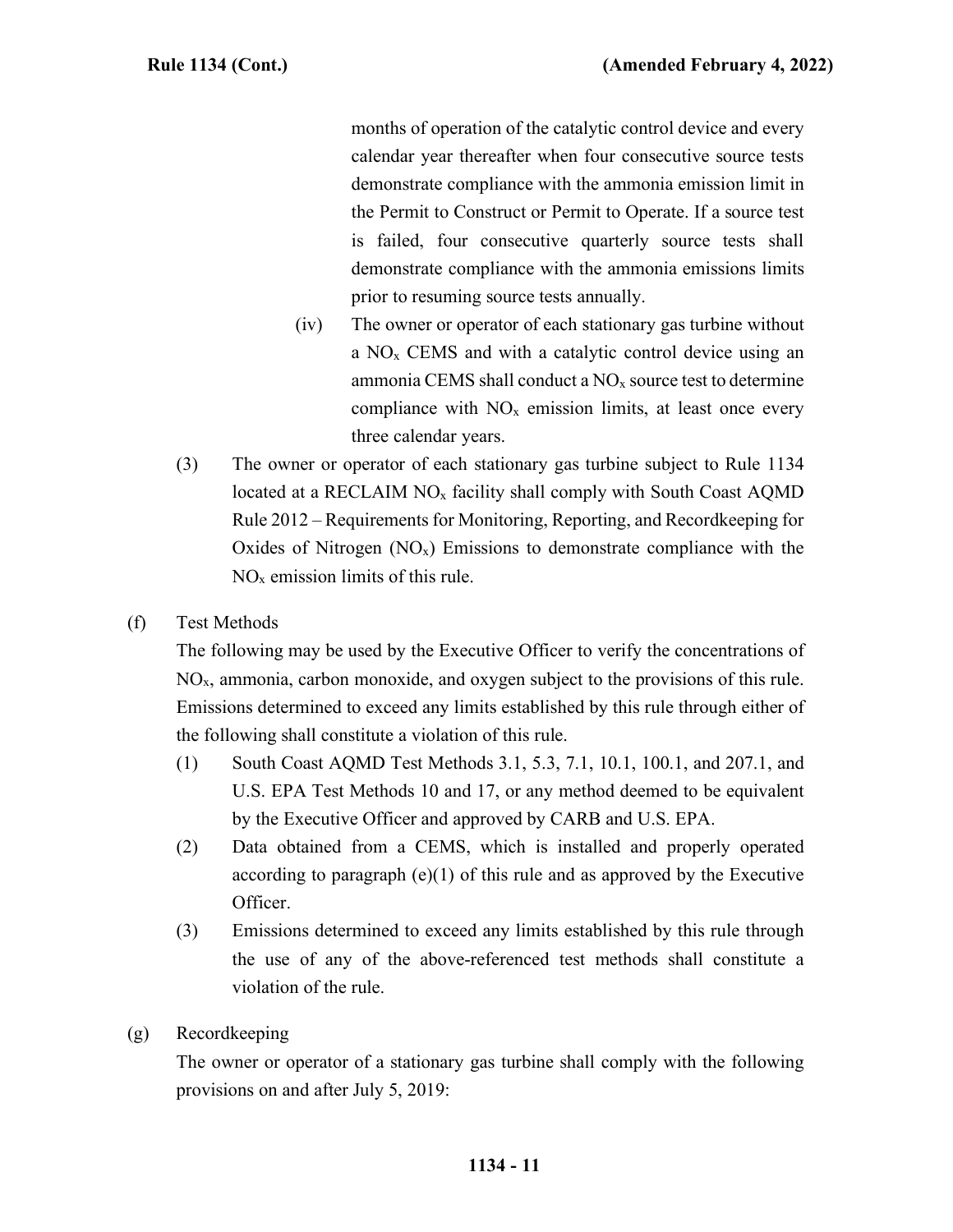- (1) All records shall be maintained at the facility for a period of two years and made available to South Coast AQMD staff upon request.
- (2) Maintain a stationary gas turbine operating log that includes, on a daily basis, the actual startup and shutdown times; total hours of operation; type and quantity of fuel used (liquid/gas); cumulative hours of operation to date for the calendar year.
- (3) Install, operate, and maintain a data acquisition system (DAS) to demonstrate compliance with the provisions subdivisions (d) and (h) of this rule.
- (4) The results of source tests shall be submitted to the South Coast AQMD in a form and manner as specified by the Executive Officer within 60 days after source testing is completed.
- (5) Any person using an emission control system as a means of complying with this rule shall maintain daily records of system operation and maintenance which will demonstrate continuous operation and compliance of the emission control device during periods of emission producing activities.
- (h) Exemptions

The owner or operator seeking to qualify for any one of the following exemptions has the burden of proving their stationary gas turbine meets the applicable specified criteria.

- (1) All provisions of this rule shall not apply to the following:
	- (A) Laboratory gas turbines used in research and testing;
	- (B) Gas turbines operated exclusively for firefighting and/or flood control; and
	- (C) Gas turbines subject to:

(i) Rule 1109.1 – Emissions of Oxides of Nitrogen for Petroleum Refineries and Related Operations;

(ii) Rule 1135 – Emissions of Oxides of Nitrogen from Electricity Generating Facilities;

(iii) Rule 1150.3 – Emissions of Oxides of Nitrogen from Combustion Equipment at Landfills; and

- (h) (1) (C) (iv) Rule 1179.1 Emission Reductions from Combustion Equipment at Publicly Owned Treatment Works Facilities.
	- (2) Emergency Standby Gas Turbines
		- (A) The owner or operator of an emergency standby gas turbine shall not be subject to subdivisions (d) and (e), and paragraphs  $(g)(3)$ ,  $(g)(4)$ ,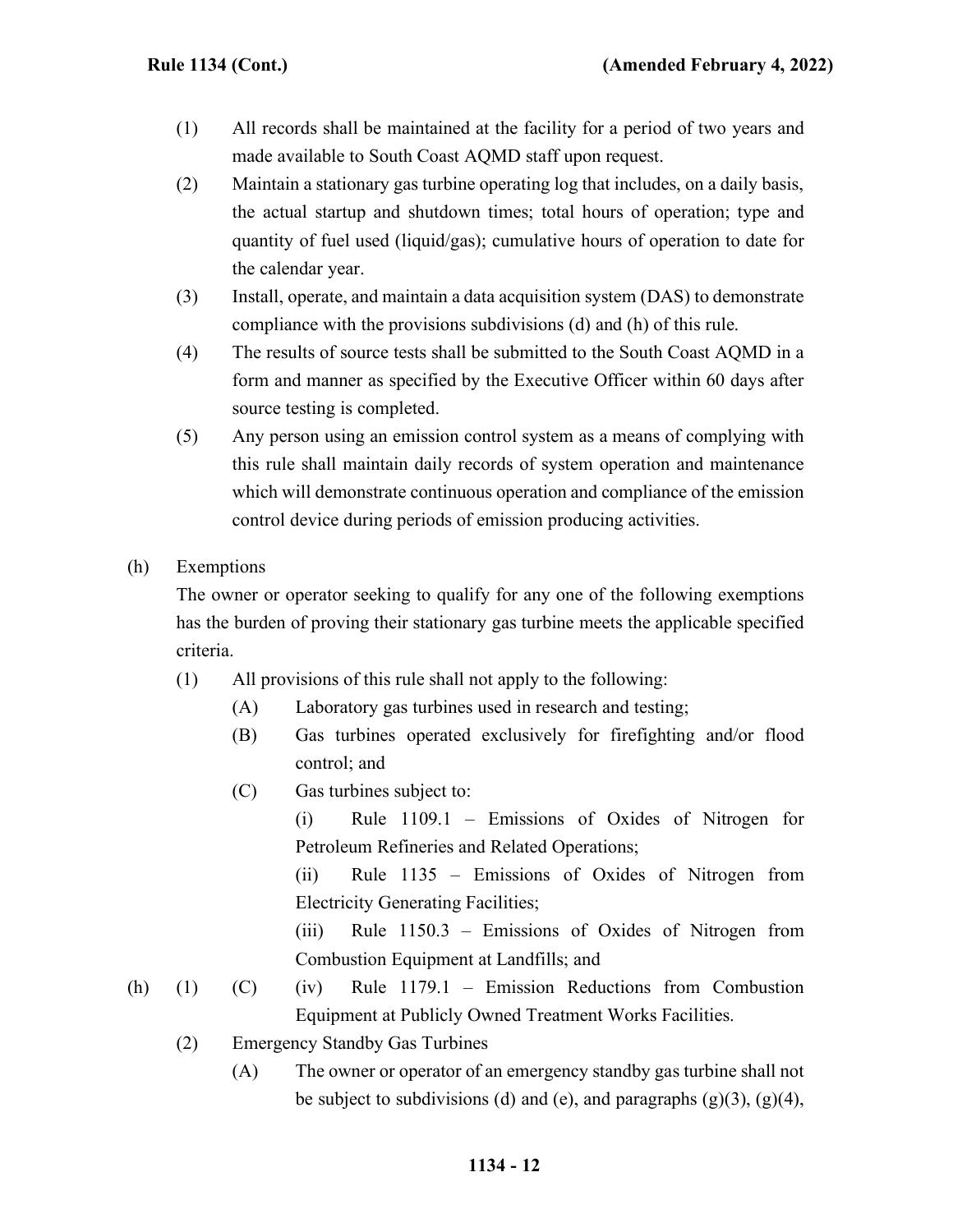and  $(g)(5)$  for that turbine, provided that the owner or operator of the emergency standby gas turbine shall:

- (i) Install and maintain in proper operation a non-resettable engine hour meter; and
- (ii) Demonstrates less than 200 hours of operation per calendar year.
- (B) If the hour-per-year limit is exceeded, the exemption shall be automatically and permanently withdrawn. The owner or operator of any stationary gas turbine exempt under subparagraph  $(h)(2)(A)$ shall:
	- (i) Notify the Executive Officer within seven days of the date the hour-per-year limit is exceeded; and
	- (ii) Within 30 days after the date the hour-per-year limit is exceeded, submit a permit application for modification to equipment to meet the applicable compliance limit within 24 months of the date the hour-per-year limit is exceeded. Included with this permit application, the owner or operator shall submit an emission control plan including a schedule of increments of progress for the installation of the required control equipment. This plan and schedule shall be subject to the review and approval of the Executive Officer.
- (3) Combined Cycle/Cogeneration Gas Turbines

The owner or operator of a combined cycle/cogeneration gas turbine installed prior to April 5, 2019 shall not be subject to paragraph (d)(3) for that combined cycle/cogeneration gas turbine, provided that:

- (A) The South Coast AQMD Permit to Operate as of April 5, 2019 includes a condition limiting the  $NO_x$  concentration to 2.5 ppmv  $NO_x$ at 15 percent oxygen on a dry basis; and
- $(B)$  The NO<sub>x</sub> and ammonia limits, averaging times, and startup, shutdown, and tuning requirements specified on the South Coast AQMD Permit to Operate as of April 5, 2019 are retained.
- $(h)$  (4) Low-Use
	- (A) The owner or operator of a stationary gas turbine installed prior to April 5, 2019 shall not be subject to subdivision (d) for that stationary gas turbine, provided that: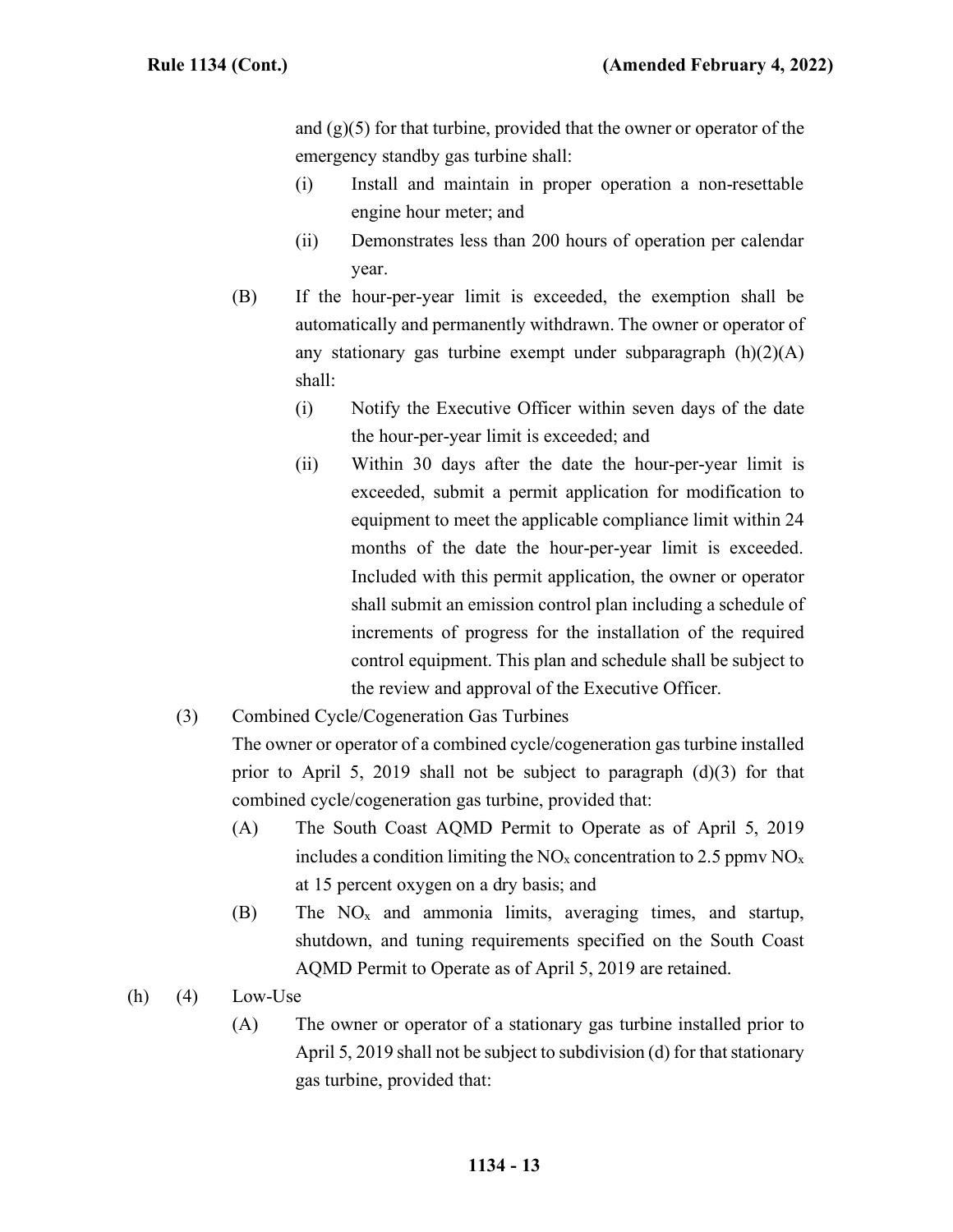- (i) The stationary gas turbine maintains an annual capacity factor of less than twenty-five percent each calendar year;
- (ii) The stationary gas turbine maintains an annual capacity factor of less than ten percent averaged over three consecutive calendar years on a rolling basis;
- (iii) The stationary gas turbine retains the  $NO<sub>x</sub>$  and ammonia limits, averaging times, and startup, shutdown, and tuning requirements specified on the Permit to Operate as of April 5, 2019;
- (iv) The  $NO_x$  limit shall not exceed 12 ppmv at 15 percent oxygen on a dry basis; and
- (v) The low-use exemption is a condition of the Permit to Operate.
- (B) The owner or operator of a stationary gas turbine that elects the lowuse exemption pursuant to subparagraph  $(h)(4)(A)$  shall submit permit applications for each stationary gas turbine requesting the change of South Coast AQMD permit conditions to incorporate the low-use exemption by July 1, 2022.
- (C) The owner or operator shall determine eligibility of the low-use exemption for each stationary gas turbine annually and report to the Executive Officer no later than March 1 following each reporting year.
- (D) If a stationary gas turbine with a low-use exemption pursuant to subparagraph  $(h)(4)(A)$  exceeds the annual or three-year average annual capacity factor limit, such an exceedance shall be a violation of this rule and the owner or operator of that stationary gas turbine is subject to issuance of a notice of violation each year there is an exceedance for each annual and/or three-year exceedance. The owner or operator of that stationary gas turbine shall:
	- (i) Submit complete South Coast AQMD permit applications to repower, retrofit, or retire that stationary gas turbine within six months from the date of the reported exceedance of subparagraph  $(h)(4)(A);$
- (h) (4) (D) (ii) Submit a CEMS Plan within six months from the date of complete South Coast AQMD permit application submittal pursuant to clause  $(h)(4)(D)(i)$ ; and

# **1134 - 14**